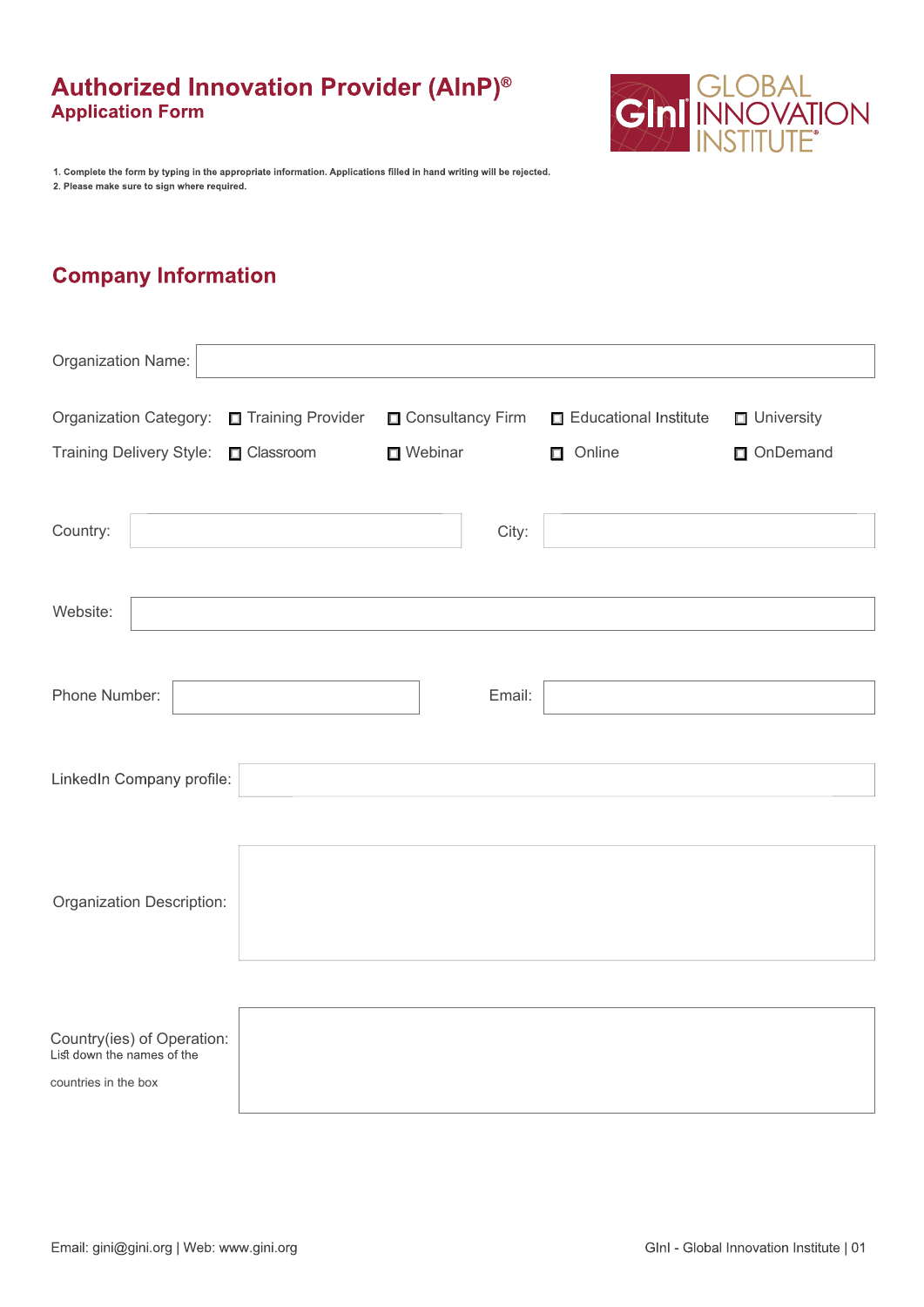

## **Employee Information**

### **CEO / GM / President**

| First Name:       | last Name: |  |
|-------------------|------------|--|
| Nationality:      | Mobile:    |  |
| Email:            |            |  |
| LinkedIn profile: |            |  |

### **Marketing Manager**

| First Name:       | last Name: |
|-------------------|------------|
| Nationality:      | Mobile:    |
| Email:            |            |
| LinkedIn profile: |            |

### **Sales Manager**

| First Name:       | last Name: |  |
|-------------------|------------|--|
| Nationality:      | Mobile:    |  |
| Email:            |            |  |
| LinkedIn profile: |            |  |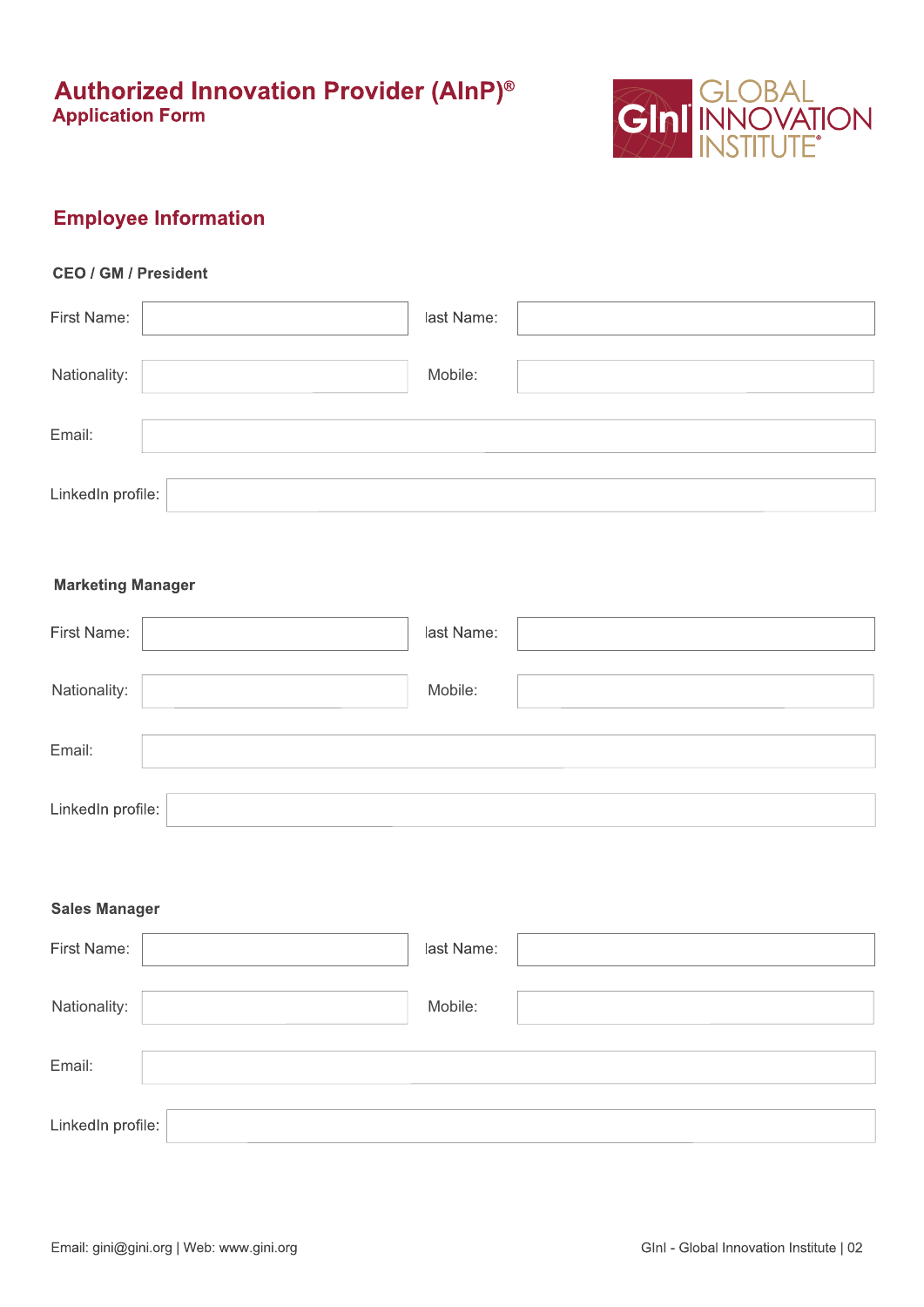

## **Employee Information**

### **Training Manager**

| First Name:       | last Name: |
|-------------------|------------|
| Nationality:      | Mobile:    |
| Email:            |            |
| LinkedIn profile: |            |

### **Administration Manager**

| First Name:       | last Name: |
|-------------------|------------|
| Nationality:      | Mobile:    |
| Email:            |            |
| LinkedIn profile: |            |

## **Contact Information**

### **First Contact Person**

| First Name:       | last Name: |  |
|-------------------|------------|--|
| Nationality:      | Job Title: |  |
| Mobile:           | Email:     |  |
| LinkedIn profile: |            |  |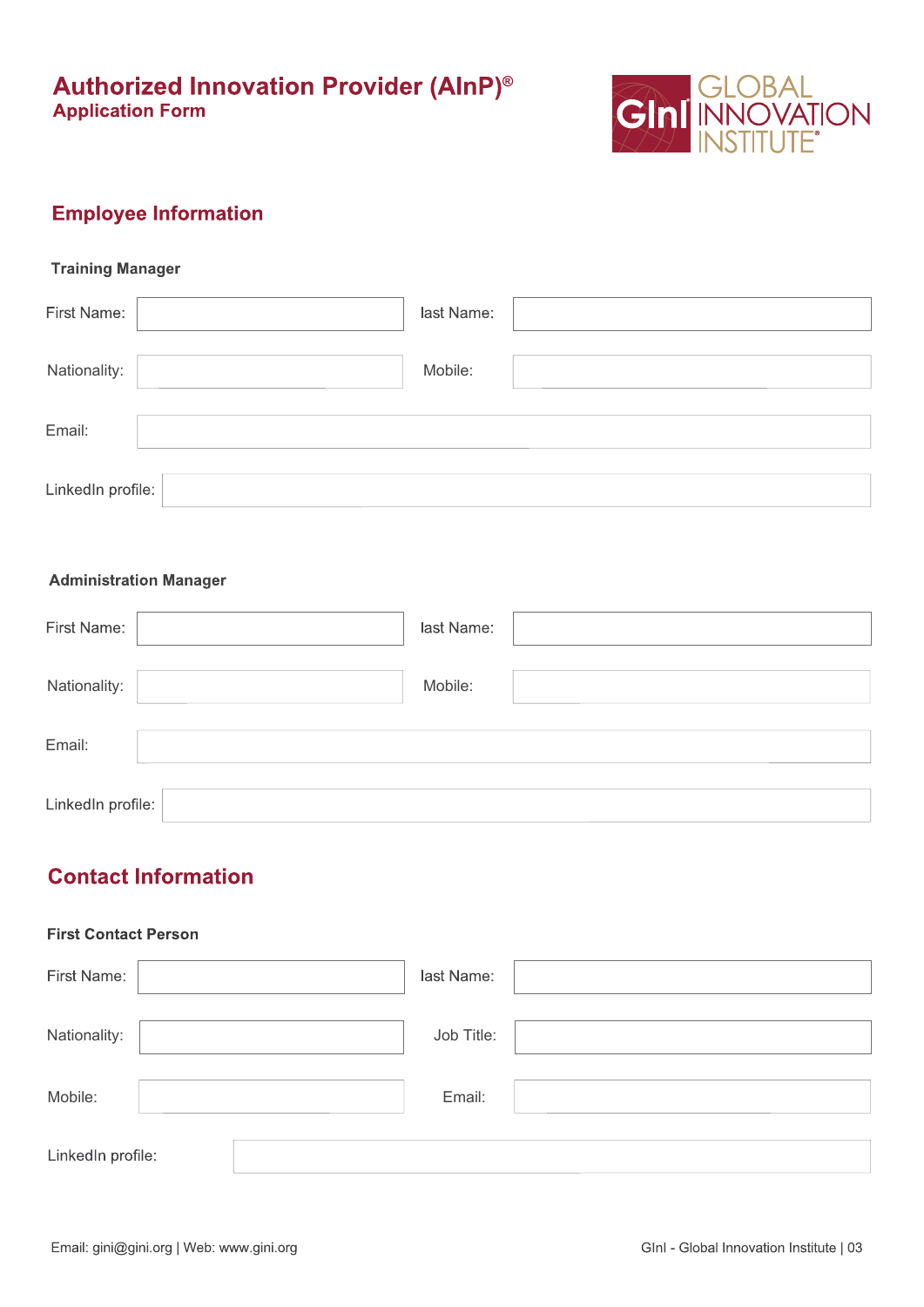

### **Second Contact Person**

| First Name:       | last Name: |  |
|-------------------|------------|--|
| Nationality:      | Job Title: |  |
| Mobile:           | Email:     |  |
| LinkedIn profile: |            |  |

## **Attachments**

### Please attach the following documents:

- 1- Company formation papers/ Certificate of Good Standing /Trade License.
- 2- Company Logo in JPEG.
- 3- Company Profile.
- 4- Passport Copy of the Contact Persons.

I hereby certify that the above information given are true and correct as to the best of my knowledge and I am authorized to apply on behalf of the applicant organization.

Name: \_\_

Signature:

PLEASE COMPLETE THE FORM, SIGN IT AND SEND IT TO AInP@gini.org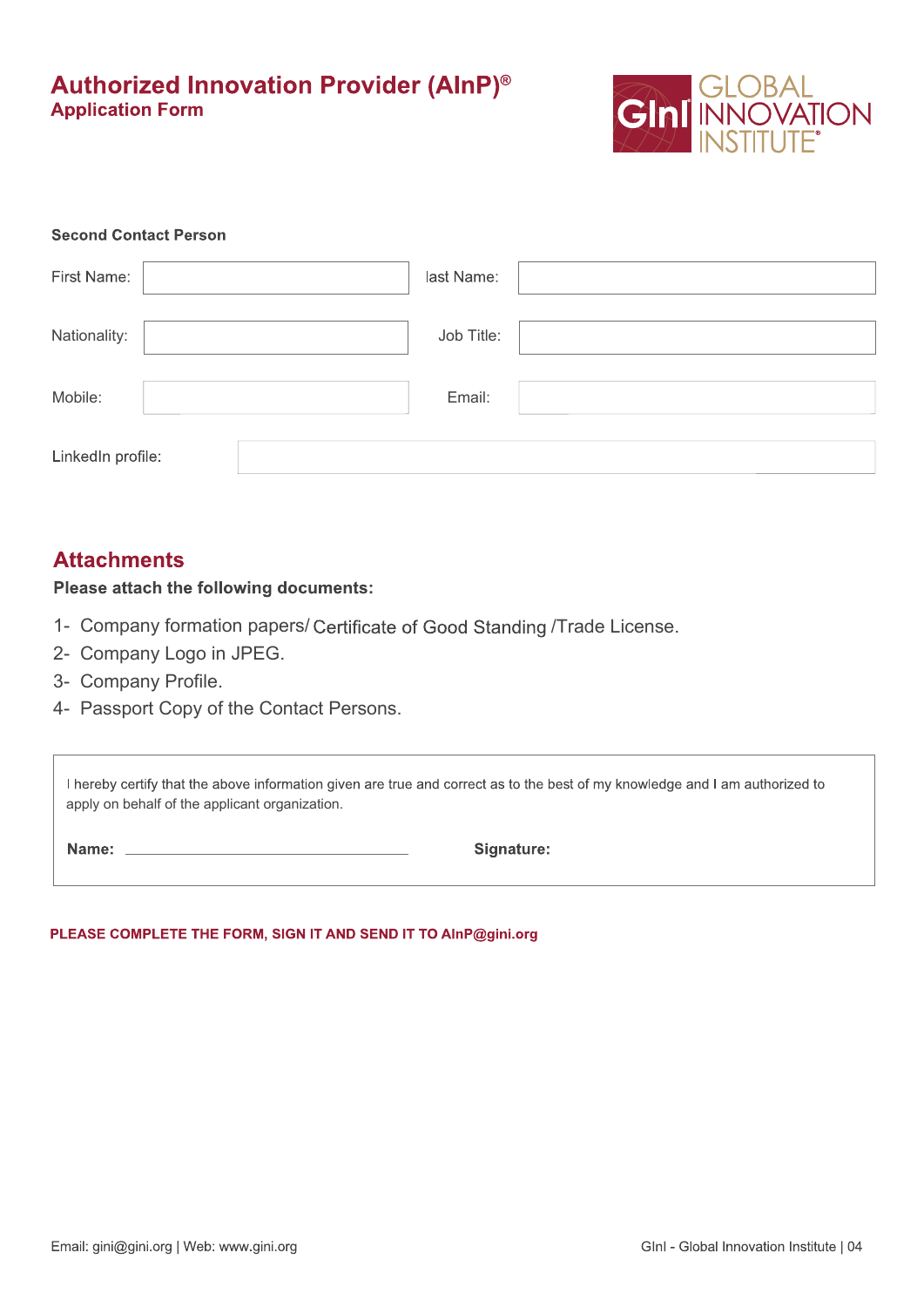

# **Terms and Conditions**

## **1. DEFINITIONS**

- The term "Effective Date" shall mean the date first set forth above, which, upon execution of this Agreement by both Parties, shall a. be the effective date of this Agreement.
- The terms "includes" and "including," except where followed directly by the word "only," shall mean "includes, but is not limited to" b. and "including, but not limited to," respectively; it being the intention of the Parties that any listing following thereafter is illustrative and not exclusive or exhaustive.
- c. The term "product" shall refer to a specific type of training or certification provided by the Global Innovation Institute.
- d. The term "Specific Training Program(s)" shall mean and refer to the classroom training programs which the Global Innovation Institute (GInI) will provide to the Authorized Innovation Provider, with corresponding Training Materials.
- e. The term "Training Materials" shall mean all materials included as part of the Specific Training Program(s) of the Global Innovation Institute (GInI) that are provided to the Authorized Innovation Provider (AInP) pursuant to this Agreement. It includes written, recorded, or digital content in any media (paper, transparencies, computer files on disk, portable media such as CD/DVD and USB Drives, online on an intranet or Internet, or any other media) and includes all materials including podcasts, instructional videos, mobile apps, tests, posts, or attachments in forums, or any other content or media that may be developed by the Global Innovation Institute (GInI) in the future.
- f. The term "Student Registration Materials" shall refer to the specific Training Materials intended for the Students enrolled in the Authorized Innovation Provider's GInI courses. In cases where the Student Registration Materials are hardcopy, the Authorized Innovation Provider (AInP) is responsible for having these printed and distributed to each of their Students. In cases where the Student Registration Materials are softcopy (electronic), the Authorized Innovation Provider is responsible for replicating these on appropriate digital media (such as a USB thumb drive) and distributing to each of their Students.
- The term "Trainer" shall refer to any valid GInI certificate holder who delivers the GInI Specific Training Program under the auspic-g. es of the Authorized Innovation Provider (AInP).
- h. The term "Student" shall refer to those who are bona-fide students of the Authorized Innovation Provider (AInP) and register as a student for one or more of the Specific Training Program(s) offered by the Global Innovation Institute (GInI) through the Authorized Innovation Provider and delivered by a valid Trainer.
- The terms "duplicate" and "reproduce" shall include any form of copying, in whole or in part, using machine, digitization, scanning, i. handwriting, photographing, or any other means of manual or machine-based physical, electronic, or digital reproduction using physical media (such as paper) or any electronic means (such as, but not limited to, optical or magnetic disks).
- The term "Online Programs" shall mean Global Innovation Institute (GInI) online courses supplied by the Global Innovation j. Institute (GInI) as part of the Specific Training Program(s) for use by Students trained under the registration of the Authorized Innovation Provider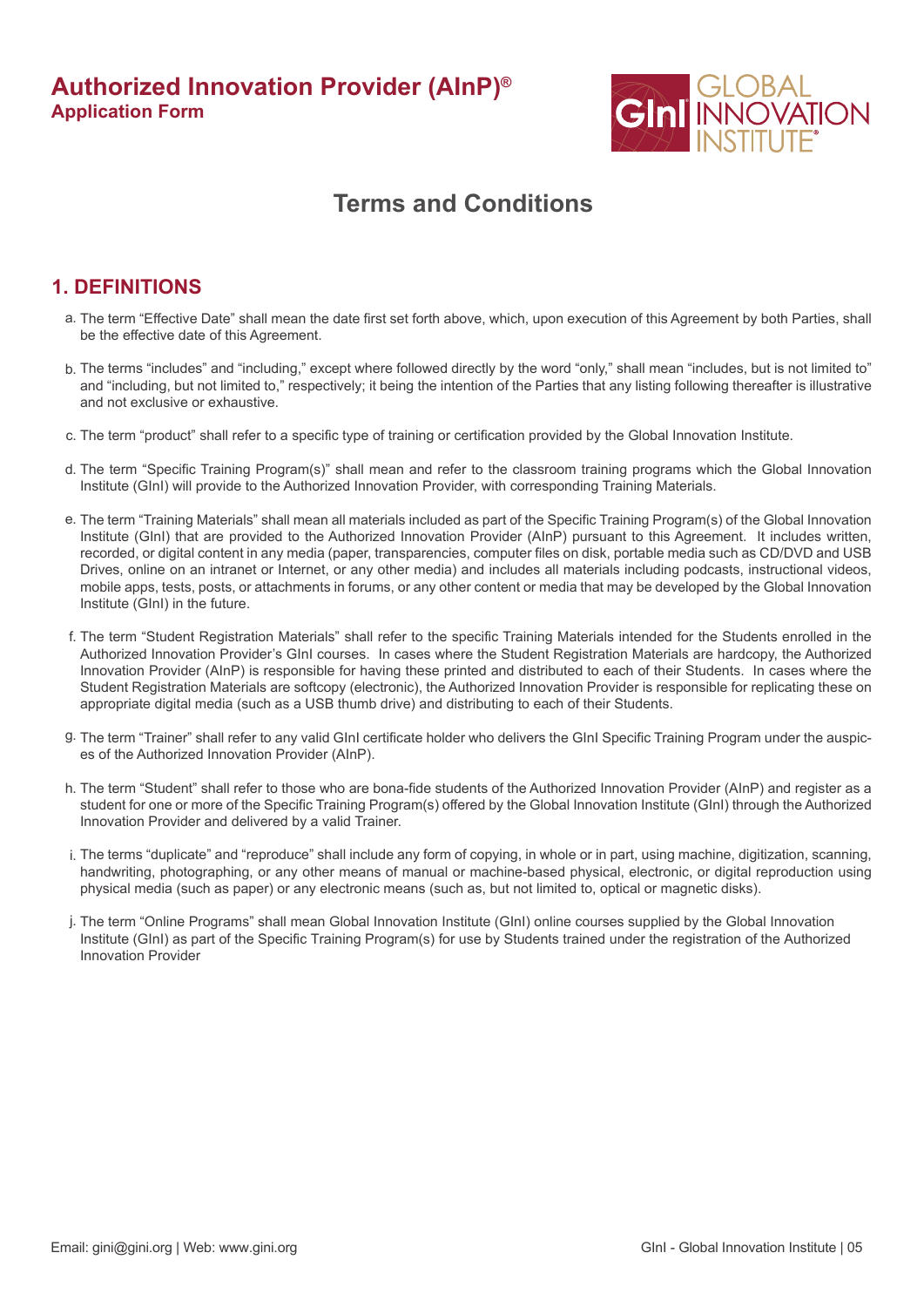

## **2. LICENSE**

#### **Training Materials** a.

- i. Training Materials are licensed by the Global Innovation Institute (GInI) directly to Authorized Innovation Providers. Each AInP is to secure their own licensed copy of the Training Materials. AInP are not to share Training Materials commonly between them
- ii. Under no circumstances shall Training Materials, or any portions thereof, be duplicated, reproduced, or otherwise furnished to anyone. The Student Registration Materials for Students of Authorized Innovation Provider (AInP) shall include an agreement by the Student that he/she will not copy or duplicate or allow third parties access to Training Materials as provided by the Global Innovation Institute (GInI) directly or through its websites
- iii. Training Materials, including any associated intellectual property rights, are and shall always remain the sole property of Global Innovation Holding, regardless of whether the Authorized Innovation Provider, its employees, or contractors have contributed to the conception or development of such work, or paid the Global Innovation Institute (GInI) for the use thereof. The Authorized Innovation Provider (AInP) shall neither acquire nor assert copyright or trademark ownership, or any other proprietary rights regarding Training Materials, or any derivation, adaption, or variation thereof

#### b. **Authorized Innovation Provider (AInP)**

The Authorized Innovation Provider (AInP) hereby acknowledges that the confidential information, copyrightable works, and the separate and compiled ideas, concepts, know-how, and methods embodied in Training Materials or communicated in any form by Global Innovation Institute (GInI) representatives have been produced by significant investment by the Global Innovation Institute (GInI), and that without the covenants respecting the same (contained in this Agreement), the Global Innovation Institute (GInI) would not enter into this Agreement.

#### c. **Training Methodology and Trainer Kits**

To ensure the Authorized Innovation Provider (AInP) offers the appropriate level of training to its Students, Trainers shall only use Training Materials provided by the Global Innovation Institute. Training Materials may be modified or supplemented by the Authorized Innovation Provider (AInP) or the Trainer

#### **(Authorized Innovation Provider (AInP**

d.

- The Authorized Innovation Provider (AInP) can provide any product offered by the Global Innovation Institute (GInI), under the condition that it provides by the minimum requirements for delivering the course. These include but are not limited to: a website to announce classes and provide customer support to its Students; qualified Trainers; and the facility or infrastructure to conduct the training. i.
- ii. The Authorized Innovation Provider is expected to strongly encourage all Students completing a Specific Training Program of the Global Innovation Institute (GInI) (where associated with a certification) to prepare for and take the accompanying certification exam so as to receive the intended certification.
- iii. The Global Innovation Institute (GInI) maintains the right to review all Student feedback to ensure that Global Innovation Institute (GInI) courses for which the Authorized Innovation Provider (AInP) is approved are being properly conducted in accordance with Global Innovation Institute (GInI) quality standards. The Global Innovation Institute (GInI) reserves the right to recommend additional training (or train-the-trainer sessions if required) and changes to the Authorized Innovation Provider's Trainers if the Global Innovation Institute (GInI) determines that the training does not meet its standards.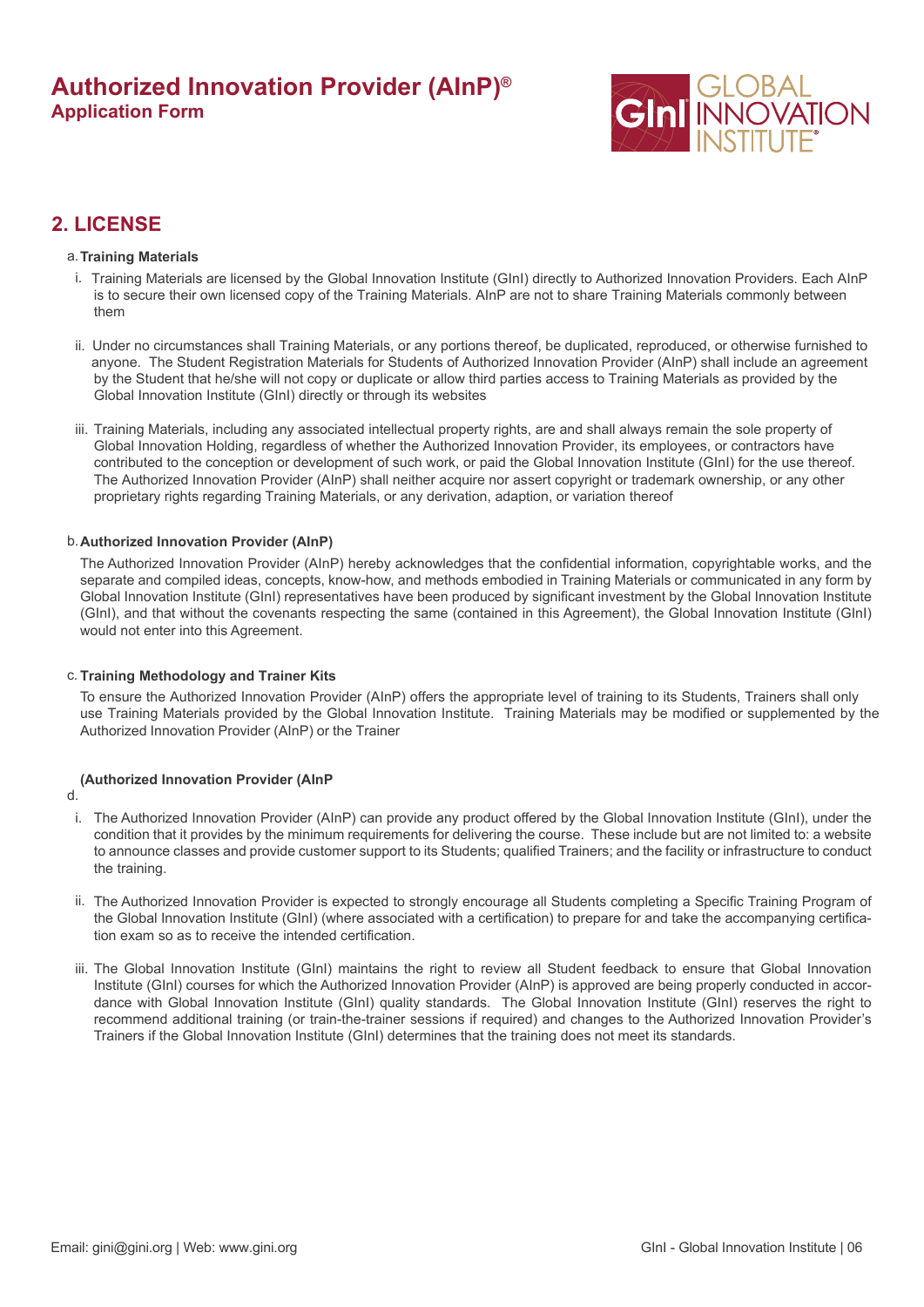

#### **Student Data** e.

- i. Any data relating to Students of the Authorized Innovation Provider (AInP) shall remain on file with the Authorized Innovation Provider (AInP), whether or not it is supplied to the Global Innovation Institute (GInI). The Authorized Innovation Provider (AInP) can use the Student data of its Students as it deems fit as per legal requirements in the country where it operates.
- ii. The Global Innovation Institute (GInI) reserves the right to use Student data collected by the Authorized Innovation Provider (AInP) to provide technical support, or in ways that it believes could add value to all its Students.

## **3. LICENSE FEES AND PAYMENT TERMS**

#### **Initial License Fee** a.

The Authorized Innovation Provider (AInP) will pay the Global Innovation Institute (GInI) an Initial License Fee of 3,500 USD

#### **Annual Renewal License Fees** b.

The Authorized Innovation Provider (AInP) will pay the Global Innovation Institute (GInI) an Annual Renewal License Fee of 500

#### **Exam Fees** c.

The Global Innovation Institute (GInI) will invoice the Authorized Innovation Provider (AInP) for each new enrollment for Exams and Accreditations. Detailed information on the Student fees for each of Authorized Innovation Provider's (AInP's) Specific (Train-ing Program(s) will be maintained on the AInP Online Portal provided by the Global Innovation Institute (GInI

#### **Payments** d.

Payments may be credited to a pre-paid account with the Global Innovation Institute (GInI). Under such terms, the Global Innova-tion Institute (GInI) will debit the pre-paid account depending on the number of Students being given access by the Authorized Innovation Provider (AInP) for the courses

#### **Fixed Price Duration** e.

The Global Innovation Institute (GInI) reserves the right to increase or decrease the fees stated in any agreement. Such fee changes will be made available on the Global Innovation Institute (GInI) website. There are no explicit duration periods established for the amount of any GInI fee

#### **Taxes** f.

The Authorized Innovation Provider (AInP) shall be solely responsible for all sales, use, withholding, or other tax imposed on a gross basis, income tax, property tax, or other taxes applicable to the license granted pursuant to this Agreement

#### **Suspension of Service** g.

The Global Innovation Institute (GInI) reserves the right to suspend services and license under this Agreement if payments are not received on time, or if payments received from the Authorized Innovation Provider (AInP) are not realized or subject to payment disputes. The Global Innovation Institute (GInI) will also make efforts to recover any due payments from the Authorized Innovation Provider (AInP) in the event of defaults, bankruptcy, or other extraordinary situations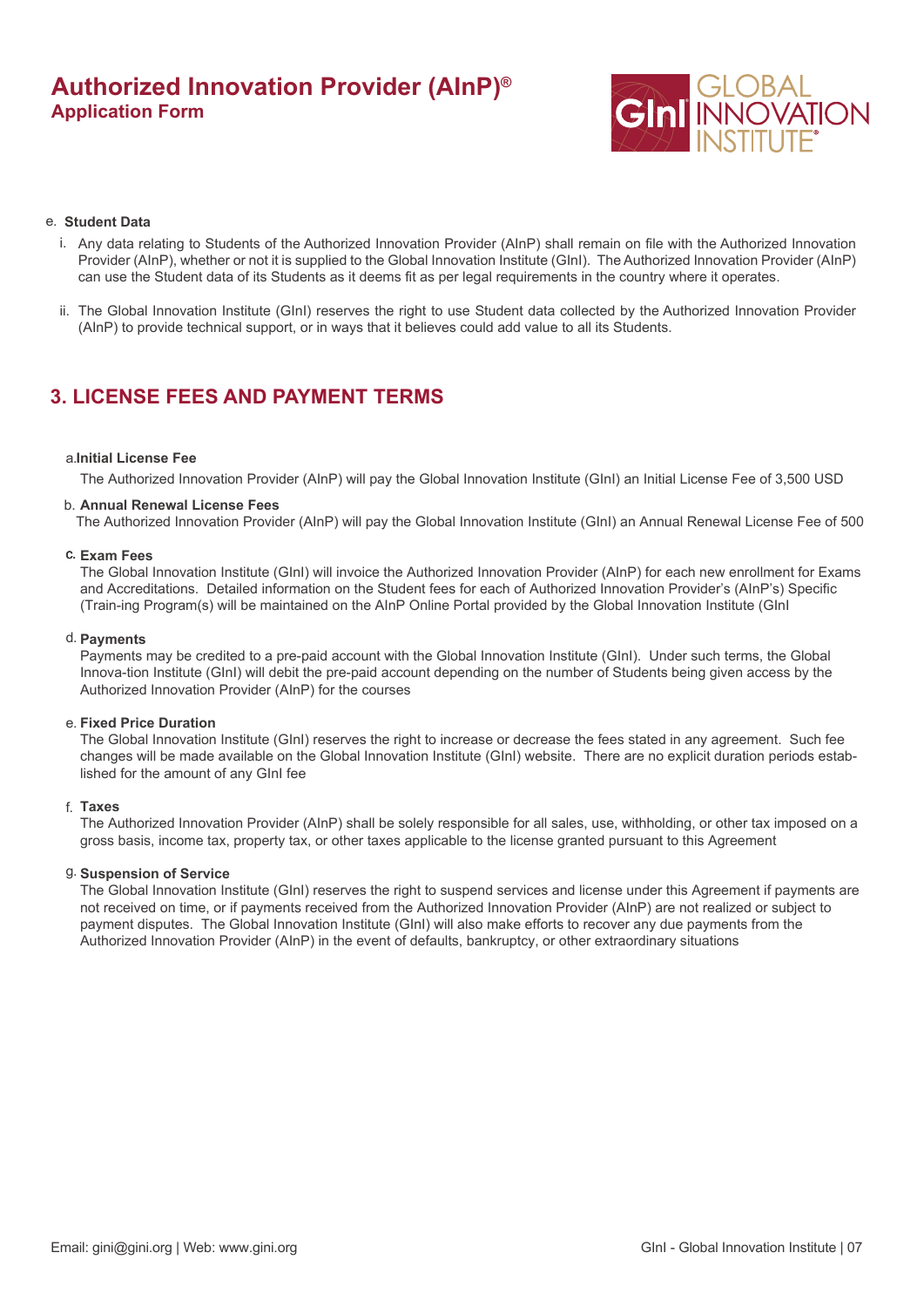

## **4. TRAINING MATERIAL DELIVERY**

- Delivery of physical courseware. A supply of the Global Innovation Institute's (GInI's) **Applied Innovation Master Book** will be a. provided to the Authorized Innovation Provider (AInP) after corresponding payments are received
- Product. The Global Innovation Institute (GInI) reserves the right to add or remove products available through its platform. The b. AInP will have the flexibility to provide trainings for any product offered by the Global Innovation Institute (GInI) if it satisfies the conditions set forth in Section 2

## **5. SUPPORT PROCESS**

#### **Customer Support** a.

The Authorized Innovation Provider (AInP) shall be responsible for the management and customer support of its own Students. This includes, but is not limited to, issues such as providing access to Students, answering standard Student queries, and providing Students with the GInI **Applied Innovation Master Book**®. The Global Innovation Institute (GInI) will provide an interface to the Authorized Innovation Provider (AInP) to enable them to manage their own customer support.

#### **Relationship Management** b.

The Global Innovation Institute (GInI) will assign a Relationship Management Team that shall act as the central point of contact for the Authorized Innovation Provider (AInP). This team is responsible for handling any needs the AInP may have, or issues the AInP may encounter.

#### **Updates to Training Materials** c.

The Global Innovation Institute (GInI) may, at its sole discretion, issue updates to Training Materials (workbooks, study guides, handouts) for (I) corrections, or (ii) enhancements/improvements to content, at such frequency that it determines as appropriate. Any changes or updates to the study materials will be made available to the Authorized Innovation Provider (AInP) and Trainer Kit holders at no additional charge. Any requests for modifications, including corrections, to Training Materials will be reviewed and considered for future inclusion in version updates. However, the Global Innovation Institute (GInI) will ultimately determine and control the content and release schedule for any changes to its Training Materials.

#### **Website Availability** d.

The Global Innovation Institute (GInI) provides access to its website and online materials on a best-effort basis. The Authorized Innovation Provider (AInP) acknowledges that the Global Innovation Institute (GInI) may host its applications using its own infrastructure, infrastructure provided by third-party hosting provider(s), and Software-as-a-Service cloud services. The Global Innovation Institute (GInI) has adequate contracts and SLAs that guarantee high availability and uptime; but given the heterogeneous nature of the Internet and the uncertainties involved, the Global Innovation Institute (GInI) does not guarantee any minimum levels of website availability or uptime. The Global Innovation Institute (GInI) will, however, work with its providers to do whatever is reasonably required to ensure that disruptions and interruptions, if any, are kept to a minimum.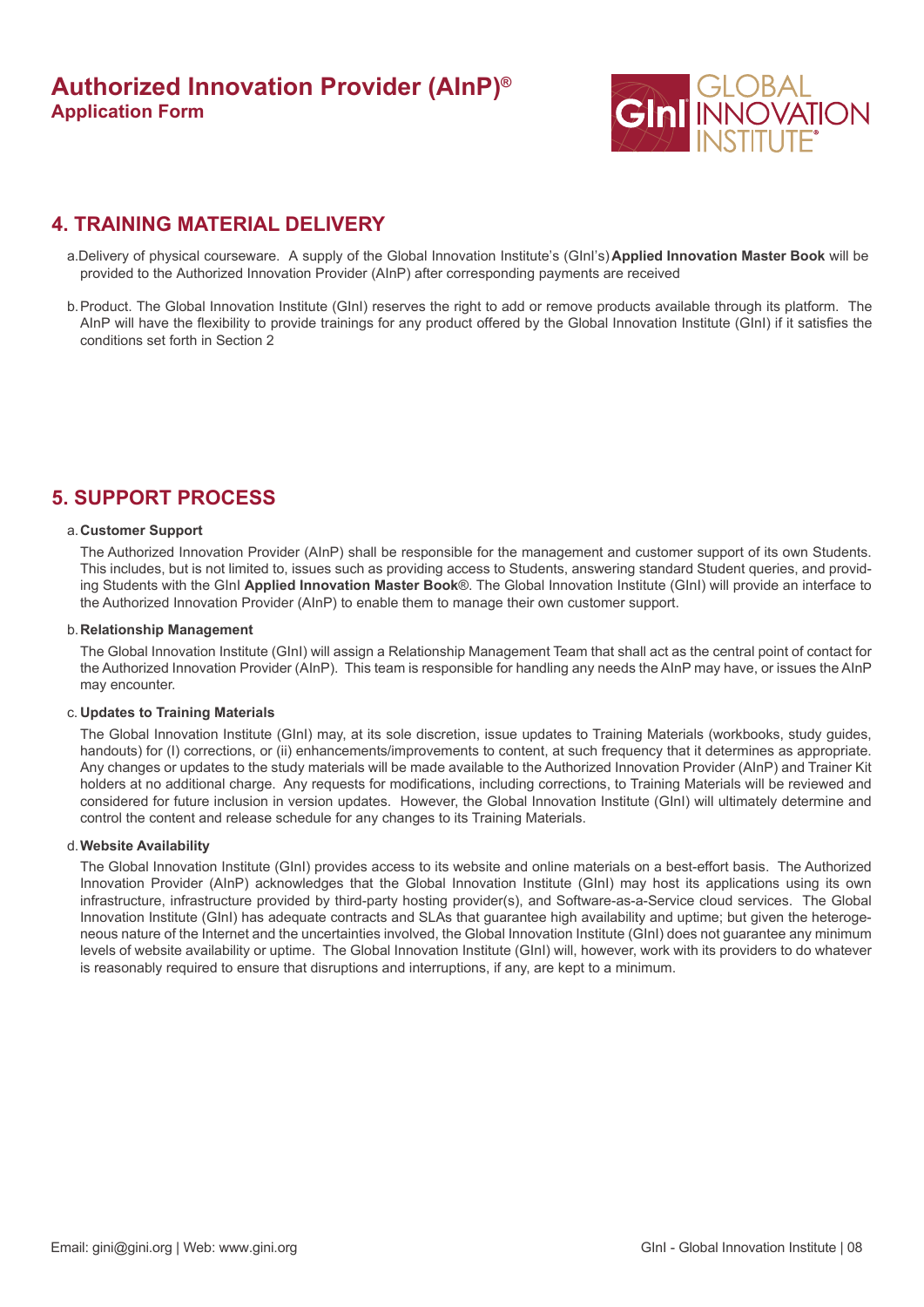

## **6. TERM AND TERMINATION**

#### **Termination by Either Party** a.

This Agreement shall remain in effect until either Party chooses to provide sixty (60) days advance notice in writing of termination. Such termination shall not relieve the Authorized Innovation Provider (AInP) of the obligation to pay any and all fees outstanding under this Agreement. Either Party may terminate this Agreement immediately if the other Party ceases to do business or for any reason becomes insolvent; makes an assignment for the benefit of its creditors; files a petition in bankruptcy or is adjudicated bankrupt; has a petition in bankruptcy filed against it; or is Party to any other proceeding concerning insolvency, dissolution, cessation of operations, reorganization of indebtedness, or the like, and such proceeding is not terminated within sixty (60) days. Further, the Global Innovation Institute (GInI) may elect to immediately terminate this Agreement if the Authorized Innovation Provider (AInP) fails to accept an amendment to the Agreement posted online by the Global Innovation Institute (GInI) within ten (10) days of receipt of notification of such Amendment by the Global Innovation Institute (GInI).

### b. **Authorized Innovation Provider's Obligations at Time of Termination**

The Authorized Innovation Provider (AInP) shall not be relieved or released by the termination of the Agreement from any of its obligations existing prior to the date of such termination or expiration, including, but not limited to, the payment of all fees or payments due, including, but not limited to, the obligations set forth under Sections 2, 7, 8, 9, and 10. Upon termination of the Agreement, the Authorized Innovation Provider (AInP) shall return to the Global Innovation Institute (GInI) all physical Training Materials (as defined under Section 1.b). The Authorized Innovation Provider (AInP) shall destroy all copies, summaries, analyses, compilations, studies, reports, and other materials that were prepared by it or on its behalf, which contain or reflect the Training Materials or Online Programs. After termination of the Agreement, the Authorized Innovation Provider (AInP) shall make no further use of any GInI materials, including, but not limited to the Training Materials and Online Programs provided by the Global Innovation Institute (GInI), regardless of the reasons for or circumstances surrounding the expiration or termination.

### **7. CONFIDENTIALITY**

The Authorized Innovation Provider (AInP) acknowledges that its Trainers and employees will have access to and become a. acquainted with course pricing, curriculum, study materials, methodologies, models, practices, procedures, and trade secrets owned by or used by Global Innovation Holding. The Authorized Innovation Provider (AInP) agrees not to disclose any of the aforesaid, directly or indirectly, or use any of them in any manner, either during the term of this Agreement or at any time thereafter, except as stated in this agreement. All Trainers and employees of the Authorized Innovation Provider (AInP) who have access to the foregoing information will also agree not to reveal or disclose such information to third parties at any time. Upon termination of any Trainers from the employment of the Authorized Innovation Provider (AInP), the Global Innovation Institute (GInI) should be notified.

### **8. WARRANTIES**

- The Authorized Innovation Provider (AInP) warrants the following: All Authorized Innovation Provider (AInP) Trainers conducting a. Specific Training Program(s) in-house will (i) be appropriately certified by in the respective GInI certification (ii) reflect the Global Innovation Institute (GInI) course in a positive manner by maintaining high quality training standards and professionalism.
- The Authorized Innovation Provider (AInP) agrees that all Students for its Specific Training Program(s) will be properly enrolled in b. the Global Innovation Institute (GInI) platform using the AInP Portal or that they register as a professional in order to enroll for the corresponding certification exam.
- Global Innovation Institute (GInI) licensed materials will only be used under the terms stated in this Agreement and will not be c. resold or shared with third parties.
- d. Only Authorized Innovation Provider's (AInP's) Students will be trained in this Authorized Innovation Provider (AInP) program.
- The Authorized Innovation Provider (AInP) shall take the necessary steps to ensure that Students do not copy, duplicate, or other-e. wise reproduce Global Innovation Institute (GInI) courses or written materials for any reason including, but not limited to, exam preparation purposes.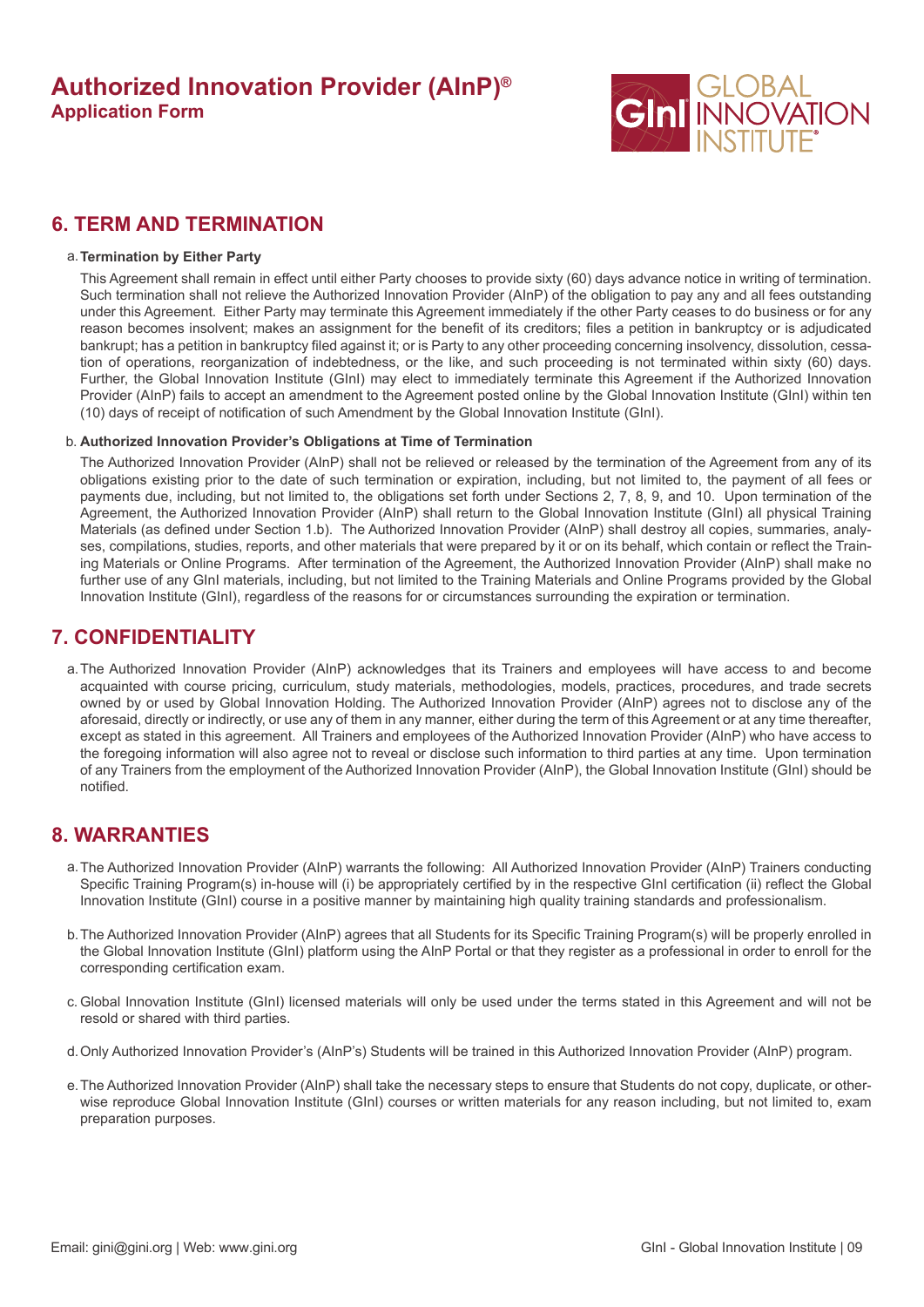

- f. The Authorized Innovation Provider (AInP) warrants that it will ensure all its Students accessing the Global Innovation Institute (GInI) website and online materials understand, acknowledge, agree to, and comply with terms of usage, privacy, and confidentiality associated with such use. The Authorized Innovation Provider (AInP) further warrants that its Students and employees accessing the Global Innovation Institute (GInI) website and online materials understand the various risks associated with Internet usage including, but not limited to, those relating to viruses, and will take reasonable efforts to protect themselves from Internet threats.
- The Authorized Innovation Provider (AInP) warrants that it will have sufficient policies, procedures, and safeguards (including g. agreements) in place to ensure its students, employees, and contractors will comply with all terms of this Agreement, including those relating to restricted use of Training Materials, unauthorized duplication, or copying, and IP rights. All services that are not expressly paid for by the Authorized Innovation Provider (AInP) are provided at the sole discretion of the Global Innovation Institute (GInI) and can be withdrawn at any time without giving any notice (under warranties).
- h. Notwithstanding anything contained in this Agreement, the Authorized Innovation Provider (AInP) acknowledges and agrees that it will not hold the Global Innovation Institute (GInI) responsible for any consequence of access to the Global Innovation Institute (GInI) website, electronic content, or online content, in the case of any damage suffered by it, regardless of the cause of such damage.

## **6. INDEMNIFICATION**

### **Indemnification by the Global Innovation Institute (GInI)** a.

If any alleged infringement of a patent, copyright, trademark, or misappropriation of a trade secret is asserted by a third party against the Authorized Innovation Provider (AInP) based upon its use of the Training Materials or Online Programs, the Global Innovation Institute (GInI) will indemnify the Authorized Innovation Provider (AInP) against any amounts finally awarded by a court or in a settlement to such party (and reasonable attorneys' fees in connections therewith), provided that the Global Innovation Institute (GInI) shall have received from the Authorized Innovation Provider (AInP) notice of said claim within thirty (30) days of the assertion thereof; further provided that the Global Innovation Institute (GInI) shall have the exclusive right, if it so chooses, to control and direct the investigation, defense, or settlement of such claims; and further provided that the Global Innovation Institute (GInI) shall receive the complete cooperation and assistance of the Authorized Innovation Provider (AInP). Copyright for some Training Materials may belong to third parties with whom the Global Innovation Institute (GInI) has contracted to provide such materials. In such circumstances, the Global Innovation Institute (GInI) will seek to have the third party indemnify both the Global Innovation Institute (GInI) and the Authorized Innovation Provider (AInP).

#### **Correction and Remedies** b.

In the event that any Training Materials or Online Programs are (or in the reasonable judgment of the Global Innovation Institute (GInI) are likely to become) the subject of any legal action based upon a claim of infringement, the Global Innovation Institute may demand that the Authorized Innovation Provider (AInP) cease to use such until and unless there is a final judgment or other final resolution establishing the Global Innovation Institute right to continue using the same. In the event that the Authorized Innovation Provider (AInP) ceases to use the Training Materials or Online Programs as a result of any legal action or threatened legal action upon the Global Innovation Institute demand (a "Cessation"), the Global Innovation Institute shall (i) modify the Training Materials or Online Programs, or (ii) procure the right for the Authorized Innovation Provider (AInP) to use the Training Materials or Online Programs, or (iii) provide the Authorized Innovation Provider with equivalent Training Materials or Online Programs to use in place of the redacted materials/programs.

- c. The Global Innovation Institute (GInI) will not be liable for any special, direct, indirect, incidental, punitive, consequential, or other damages, including loss of profits or business, data, third-party suits or claims, or any other damages whatsoever arising out of, directly or indirectly, the use of Global Innovation Institute (GInI) Training Materials or Online Programs and any study materials related thereto, or the unavailability or performance of the Global Innovation Institute (GInI) website or online content of the websites of the Global Innovation Institute (GInI) regardless of the form of action, whether in contract, tort, or otherwise.
- The maximum liability under this Agreement, in sum total of all breaches, will not exceed the sum total of amounts actually paid d. by the Authorized Innovation Provider (AInP) to the Global Innovation Institute (GInI) and excluding reasonable expenses (for example, the cost of study materials, gifts, and so forth), in and pertaining to the calendar year in which such liability occurs.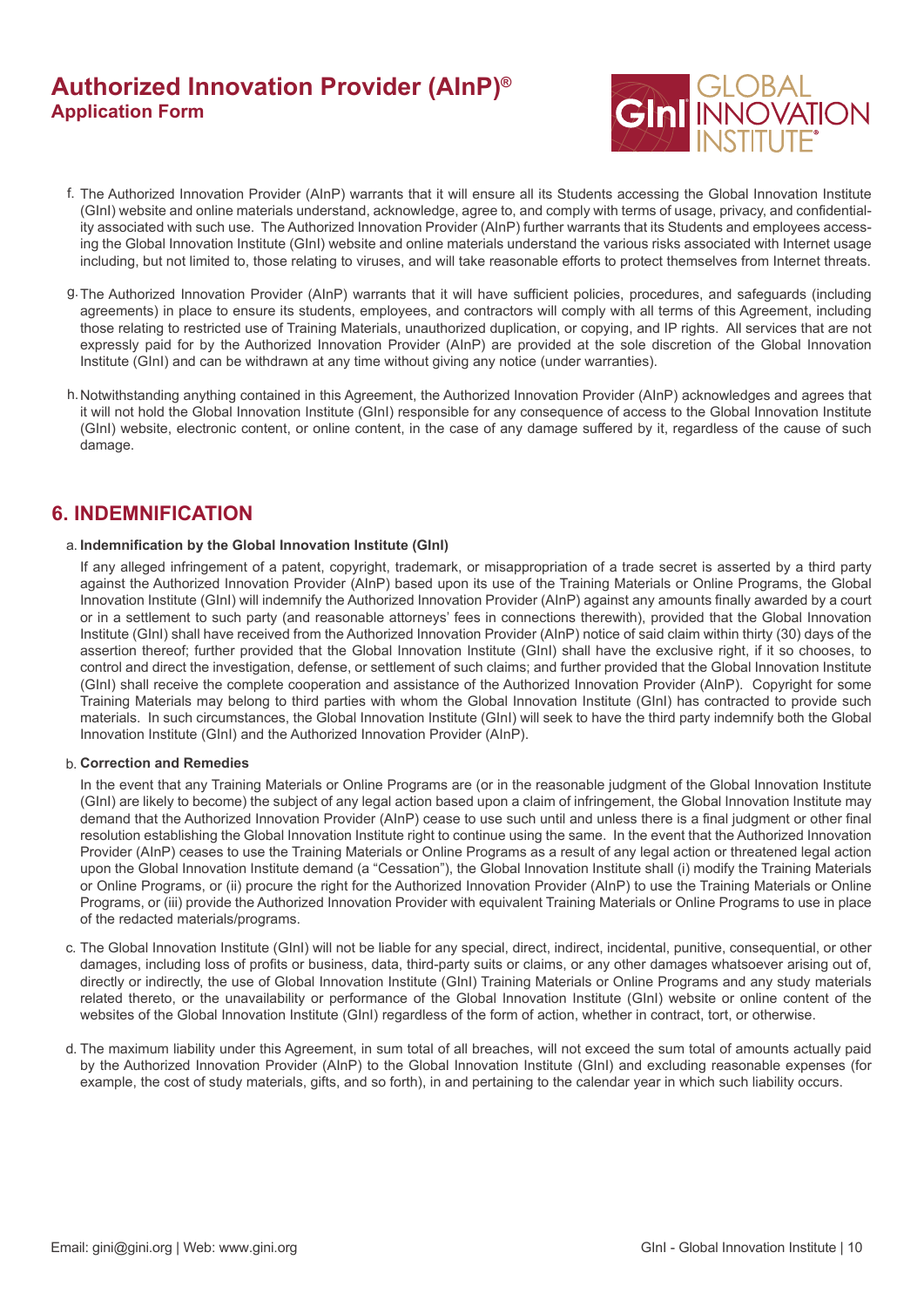

#### **Indemnification by the Authorized Innovation Provider** e.

The Global Innovation Institute (GInI) shall not be liable for, and the Authorized Innovation Provider (AInP), at its sole expense, will defend, indemnify, and hold the Global Innovation Institute (GInI) harmless from and with respect to, any loss or damage (including reasonable attorneys' fees and costs) incurred in connection with any claim, suit, or proceeding brought by a third party against the Global Innovation Institute (GInI) insofar as such claim, suit, or proceeding is based upon the following:

- i. Any claim with respect to the use of the Training Materials or Trademarks not strictly in accordance with this Agreement.
- ii. Any claim that arises from the failure of the Authorized Innovation Provider (AInP) to adhere to warranties herein or non-performance of the Authorized Innovation Provider's (AInP's) obligations under this Agreement.
- iii. Any claim with respect to the Training Materials, or components thereof that are modified by the Authorized Innovation Provider (AInP), or on its behalf, after shipment by the Global Innovation Institute (GInI) to the extent the claim or proceeding results from such modification, or combined with other products, processes, or materials.
- iv. Any claim where the complained-of activity continues after the Authorized Innovation Provider (AInP) is notified thereof or informed of modifications that would have avoided the alleged claim, provided the Global Innovation Institute (GInI) gives the Authorized Innovation Provider (AInP) prompt written notice of any such claim and provides the Authorized Innovation Provider (AInP) such reasonable cooperation and assistance as the Authorized Innovation Provider (AInP) may request from time to time in the defense thereof.

## **10. MISCELLANEOUS**

#### **Entire Agreement** a.

This Agreement (including all the Schedules hereto) constitutes the entire understanding and agreement between the Parties hereto and supersedes any and all prior or contemporaneous representations, understandings, and agreements between the Authorized Innovation Provider (AInP) and the Global Innovation Institute (GInI) with respect to the subject matter hereof.

#### **Construction** b.

The headings and numbers of sections, paragraphs, and subparagraphs in this entire Agreement are used for convenience of reference and as such do not form substantive part of this Agreement. Throughout the Agreement, the term "he" or other forms of masculine gender shall be taken to include jointly or severally, as may be relevant to the context, the masculine, feminine, and neutral genders. Words in singular shall be taken to include, as may be relevant to the context, the plural forms of the word.

#### **Amendments** c.

All amendments or modifications of this Agreement shall be binding upon the Parties so long as the same shall be in writing (including acceptance online for amendments hereto) and executed by the Parties hereto in accordance with the other terms of this Agreement regarding modifications. In the event that the Authorized Innovation Provider (AInP) does not accept an update posted online within ten (10) days of such notification by the Global Innovation Institute, the Agreement may be terminated by the Global Innovation Institute (GInI) without further notice.

#### **Notices** d.

Any and all notices, demands, or other communications required or desired to be given under this Agreement (but not communications in the ordinary course of business) by any Party shall be in writing and shall be validly given or made to another Party if sent by e-mail, so long as a copy is also sent at the same time via first class postal service to the addresses listed below the names of the Parties on the signature page of this Agreement. Any Party hereto may change its address for purposes of this paragraph by written notice given in the manner provided above.

#### **Waiver** e.

No waiver of any provision of this Agreement or any rights or obligations of either Party shall be effective, except pursuant to a written instrument signed by the Party or Parties waiving compliance, and any such waiver shall be effective only in the specific instance and for the specific purpose stated in such writing.

#### **Global Innovation Institute (GInI) Right to Publicly Identify Authorized Innovation Provider (AInP) as User** f.

The Global Innovation Institute (GInI) shall have the right to make reasonable reference to the Authorized Innovation Provider (AInP) as a user of Training Materials and Online Programs as well as an Authorized Innovation Provider (AInP) in communications between the Global Innovation Institute (GInI) and individual customers or potential customers, advertising, and promotional materials.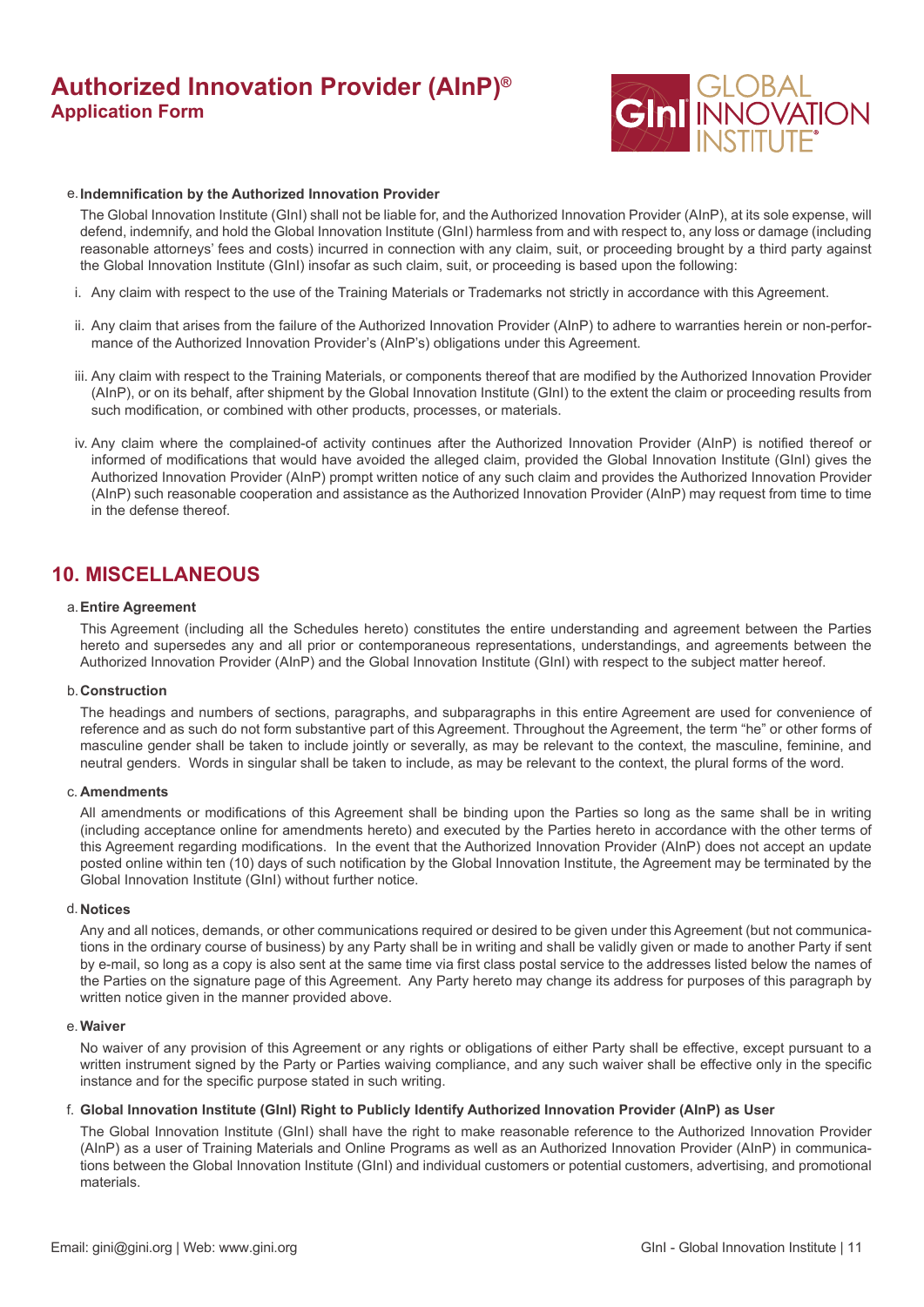

#### **Cooperation and Assistance** g.

The Authorized Innovation Provider (AInP) agrees to cooperate with the Global Innovation Institute (GInI) and provide the Global Innovation Institute (GInI) with reasonable access to the Authorized Innovation Provider's (AInP's) data or Student feedback in connection with the Global Innovation Institute's (GInI's) performance of its obligations under this Agreement.

#### **No Assignment by the Authorized Innovation Provider (AInP)** h.

The Authorized Innovation Provider (AInP) may not assign or transfer this Agreement or any of his/her rights, duties, or obligations hereunder; this Agreement may not be involuntarily assigned or assigned by operation of law, without the prior written consent of the Global Innovation Institute, which consent may not be unreasonably withheld or delayed by the Global Innovation Institute. The sale or transfer of any portion of the Authorized Innovation Provider (AInP)'s business (including to any corporation owning, owned by, or affiliated with the Authorized Innovation Provider), or the combination of any of the Authorized Innovation Provider (AInP)'s business with any other business (including with any corporation owning, owned by, or affiliated with Innovation Provider), shall be considered an assignment for purposes of this Agreement. Any attempted assignment without such consent shall be null and void. The Global Innovation Institute (GInI) shall have the unrestricted right to assign or transfer this Agreement or any interest herein (including rights and duties of performance). This Agreement shall be binding upon and inure to the benefit of each of the Parties hereto and their respective legal successors and permitted assigns.

#### **Independent Parties** i.

Nothing contained herein shall be deemed to create or construed as creating a joint venture, employment, or partnership between the Authorized Innovation Provider (AInP) and the Global Innovation Institute (GInI). Neither Party is, by virtue of this Agreement or otherwise, authorized as an agent or legal representative of the other Party. Neither Party is granted any right or authority to assume or to create any obligation or responsibility, express or implied, on behalf of or in the name of the other Party, or to bind such other Party in any manner. Further, it is not the intention of this Agreement or of the Parties hereto to confer a third party beneficiary right of action upon any third party or entity whatsoever, and nothing set forth in this Agreement shall be construed so as to confer upon any third party or entity other than the Parties hereto a right of action under this Agreement or in any manner whatsoever.

#### **Severability of Provisions** j.

In the event that any provision hereof is found invalid or unenforceable pursuant to judicial decree or decision, the remainder of this Agreement shall remain valid and enforceable in full, and shall be so enforced according to its terms.

#### **Force Majeure** k.

No Party hereto shall be deemed in default if its performance or obligations hereunder are delayed or become impossible or impractical by reason of any act of God, war, fire, labor dispute, accident, civil commotion, epidemic, act of government or government agency or officers, or any other cause beyond such Party's control.

#### **Governing Law, Venue, and Jurisdiction** l.

The Agreement shall be enforced and construed in accordance with the substantive laws of the State of Michigan, excluding its conflicts of laws rules. Other than in the case of a threatened violation of the Global Innovation Institute (GInI) intellectual property rights or the Global Innovation Institute (GInI) rights under Section 2 above, the Parties agree to attempt to informally resolve any disputes regarding this Agreement. In the event that such informal efforts fail, the Parties agree to the exclusive jurisdiction of any Federal or State court located in the State of Delaware (U.S.A.), and each Party waives any objection thereto on the basis of personal jurisdiction or venue.

#### **Attorneys' Fees** m.

In the event that any litigation or other proceeding is brought by either Party arising out of or relating to this Agreement, the prevailing Party in such litigation or other proceeding shall be entitled to recover from the other Party all costs, attorneys' fees, and other expenses incurred by such prevailing Party in this litigation.

#### **Non-Compete** n.

The Authorized Innovation Provider (AInP) agrees that it will not start any business that directly competes with the Global Innovation Institute (GInI) business and will not solicit the Global Innovation Institute (GInI) existing clients for any business that competes with the Global Innovation Institute (GInI) business for the duration of the Agreement and for the period of thirty six (36) months immediately following the termination of the Agreement.

#### **No-Hire** o.

The Authorized Innovation Provider (AInP) will not hire the Global Innovation Institute (GInI) relationship manager or Global Innovation Institute (GInI) contractor involved with providing training for the Global Innovation Institute (GInI) in open classes for a period of twelve (12) months following such person/contractor ceasing his/her employment with the Global Innovation Institute (GInI) or the termination of his/her contract with the Global Innovation Institute (GInI).

#### **Counterparts** p.

This Agreement may be executed in counterparts, each of which shall be deemed an original and all of which together shall constitute one and the same instrument.